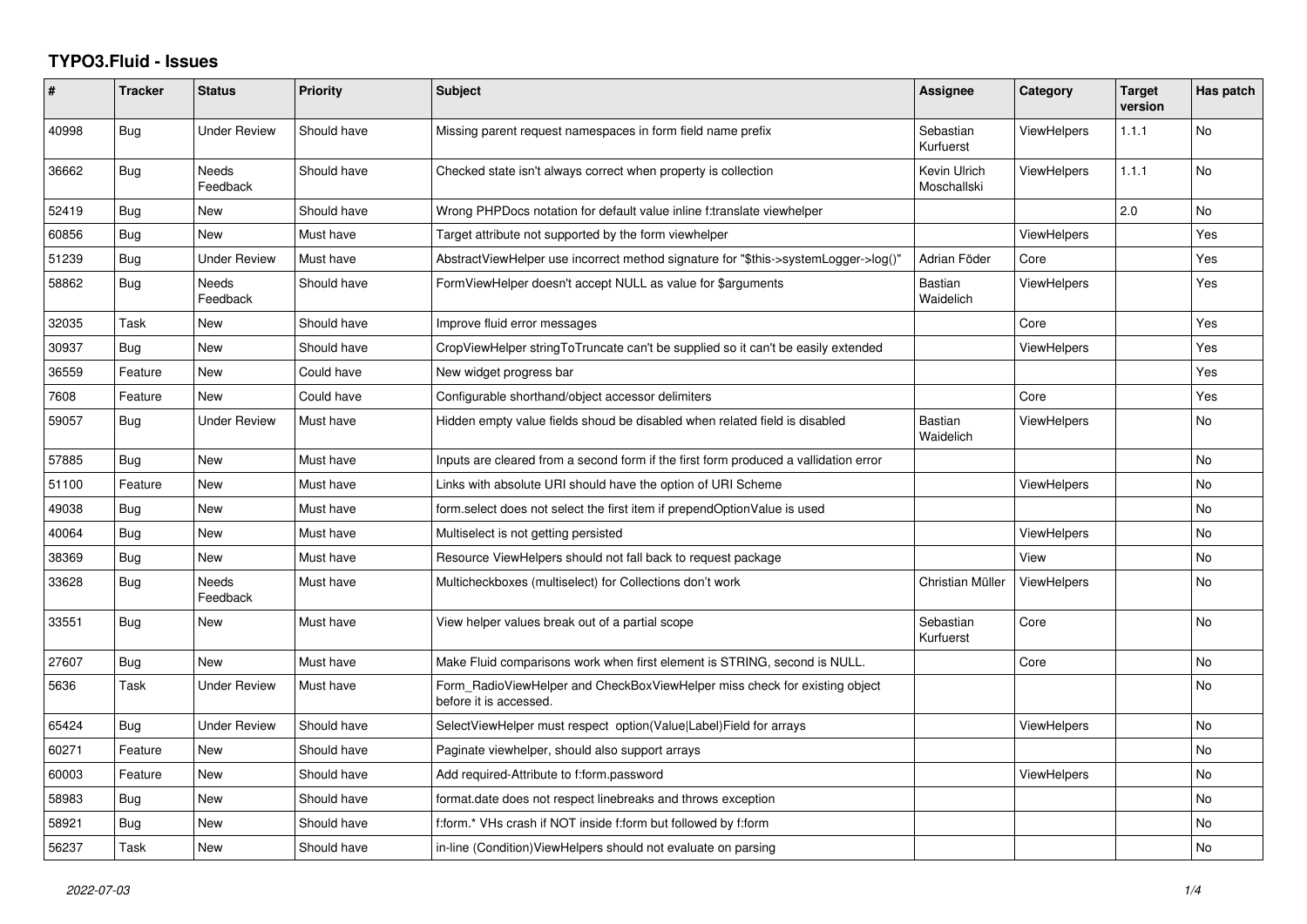| $\pmb{\sharp}$ | <b>Tracker</b> | <b>Status</b>       | <b>Priority</b> | Subject                                                                                       | Assignee              | <b>Category</b> | <b>Target</b><br>version | Has patch |
|----------------|----------------|---------------------|-----------------|-----------------------------------------------------------------------------------------------|-----------------------|-----------------|--------------------------|-----------|
| 55008          | Bug            | <b>Under Review</b> | Should have     | Interceptors should be used in Partials                                                       | Christian Müller      |                 |                          | <b>No</b> |
| 54284          | Bug            | New                 | Should have     | Default Option for Switch/Case VH                                                             |                       | ViewHelpers     |                          | No        |
| 54195          | Task           | New                 | Should have     | Rename and move FormViewHelper's errorClass value, currently 'f3-form-error'                  | Adrian Föder          | ViewHelpers     |                          | No        |
| 53806          | Bug            | <b>Under Review</b> | Should have     | Paginate widget maximumNumberOfLinks rendering wrong number of links                          | Bastian<br>Waidelich  | Widgets         |                          | No        |
| 52640          | Feature        | <b>Under Review</b> | Should have     | Create an UnlessViewHelper as opposite to the IfViewHelper                                    | Marc Neuhaus          |                 |                          | No        |
| 52591          | Bug            | New                 | Should have     | The Pagination Widget broken for joined objects                                               |                       |                 |                          | No        |
| 51277          | Feature        | New                 | Should have     | ViewHelper context should be aware of actual file occurrence                                  |                       |                 |                          | No        |
| 50888          | Bug            | <b>Under Review</b> | Should have     | WSOD by changing name of section and if Fluid caches are generated                            |                       |                 |                          | No        |
| 49756          | Feature        | <b>Under Review</b> | Should have     | Select values by array key in checkbox viewhelper                                             |                       |                 |                          | No        |
| 49600          | Bug            | New                 | Should have     | f:form tag shown as a HTML on frontend                                                        |                       | ViewHelpers     |                          | No        |
| 47669          | Task           | <b>New</b>          | Should have     | FormViewHelper does not define the default request method                                     |                       |                 |                          | No        |
| 47006          | Bug            | <b>Under Review</b> | Should have     | widget identifier are not unique                                                              |                       |                 |                          | No        |
| 46545          | Feature        | <b>New</b>          | Should have     | Better support for arrays in options of SelectViewHelper                                      |                       |                 |                          | <b>No</b> |
| 46257          | Feature        | <b>Under Review</b> | Should have     | Add escape sequence support for Fluid                                                         |                       | Core            |                          | No        |
| 46091          | Task           | Needs<br>Feedback   | Should have     | Show source file name and position on exceptions during parsing                               |                       |                 |                          | No        |
| 45394          | Task           | <b>New</b>          | Should have     | Forwardport Unit test for standalone view                                                     |                       | View            |                          | No        |
| 45153          | Feature        | <b>New</b>          | Should have     | f:be.menus.actionMenuItem - Detection of the current select option is insufficient            |                       |                 |                          | No        |
| 43072          | Task           | New                 | Should have     | Remove TOKENS for adding templates fallback in Backporter                                     |                       | View            |                          | No        |
| 43071          | Task           | New                 | Should have     | Remove TOKENS for adding fallback teplates in B                                               |                       |                 |                          | No        |
| 42743          | Task           | <b>New</b>          | Should have     | Remove inline style for hidden form fields                                                    |                       |                 |                          | No        |
| 42397          | Feature        | New                 | Should have     | Missing viewhelper for general links                                                          |                       |                 |                          | No        |
| 40081          | Feature        | New                 | Should have     | Allow assigned variables as keys in arrays                                                    |                       |                 |                          | No        |
| 39990          | Bug            | New                 | Should have     | Same form twice in one template: hidden fields for empty values are only rendered<br>once     |                       | Core            |                          | <b>No</b> |
| 39936          | Feature        | New                 | Should have     | registerTagAttribute should handle default values                                             |                       | ViewHelpers     |                          | <b>No</b> |
| 38130          | Feature        | New                 | Should have     | Checkboxes and multiple select fields should have an assignable default value                 |                       |                 |                          | No        |
| 37619          | <b>Bug</b>     | New                 | Should have     | Fatal Error when using variable in name attribute of Section ViewHelper                       |                       | ViewHelpers     |                          | No        |
| 37095          | Feature        | New                 | Should have     | It should be possible to set a different template on a Fluid TemplateView inside an<br>action | Christopher<br>Hlubek |                 |                          | No        |
| 36655          | Bug            | New                 | Should have     | Pagination Links                                                                              |                       | Widgets         |                          | No        |
| 36410          | Feature        | New                 | Should have     | Allow templates to send arguments back to layout                                              |                       | ViewHelpers     |                          | No        |
| 34682          | <b>Bug</b>     | <b>Under Review</b> | Should have     | Radio Button missing checked on validation error                                              |                       | ViewHelpers     |                          | No        |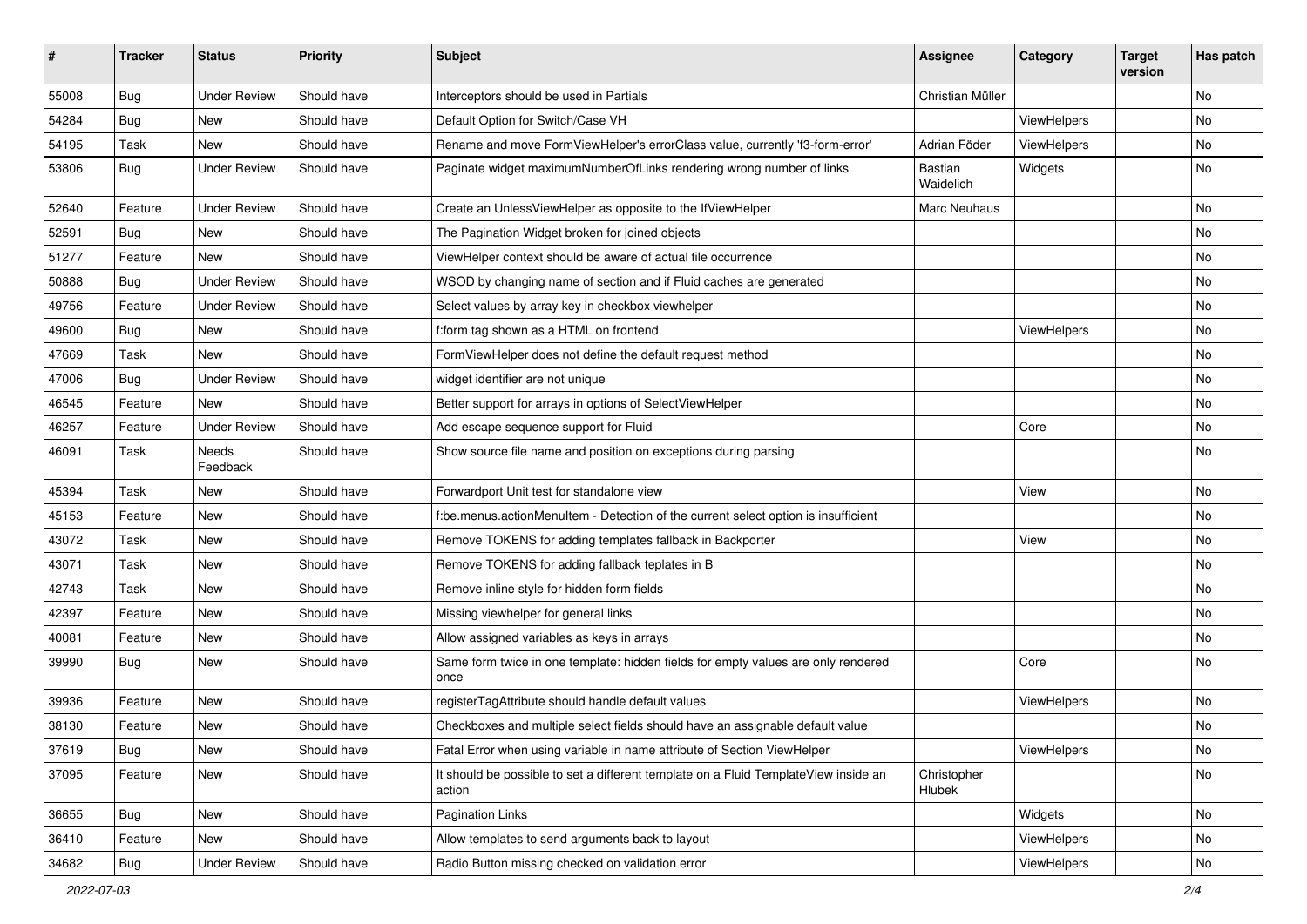| #     | <b>Tracker</b> | <b>Status</b>       | <b>Priority</b>      | <b>Subject</b>                                                                                              | Assignee                       | Category    | <b>Target</b><br>version | Has patch |
|-------|----------------|---------------------|----------------------|-------------------------------------------------------------------------------------------------------------|--------------------------------|-------------|--------------------------|-----------|
| 33394 | Feature        | Needs<br>Feedback   | Should have          | Logical expression parser for BooleanNode                                                                   | <b>Tobias Liebig</b>           | Core        |                          | <b>No</b> |
| 33215 | Feature        | New                 | Should have          | RFC: Dynamic values in ObjectAccess paths                                                                   |                                |             |                          | No        |
| 31955 | Feature        | New                 | Should have          | f:uri.widget                                                                                                |                                | Widgets     |                          | No        |
| 28554 | Bug            | New                 | Should have          | (v4) implement feature flag to disable caching                                                              |                                |             |                          | No        |
| 28553 | Bug            | <b>New</b>          | Should have          | improve XHProf test setup                                                                                   |                                |             |                          | No        |
| 28552 | <b>Bug</b>     | New                 | Should have          | (v5) write ViewHelper test for compiled run; adjust functional test to do two passes<br>(uncached & cached) |                                |             |                          | No        |
| 28551 | <b>Bug</b>     | Accepted            | Should have          | (v4) backport VHTest                                                                                        | Sebastian<br>Kurfuerst         |             |                          | No        |
| 28550 | Bug            | <b>New</b>          | Should have          | (v4) make widgets cacheable, i.e. not implement childnodeaccess interface                                   |                                |             |                          | No        |
| 28549 | Bug            | New                 | Should have          | make widgets cacheable, i.e. not implement childnodeaccess interface                                        |                                |             |                          | No        |
| 12863 | Bug            | New                 | Should have          | Attributes of a viewhelper can't contain a '-'                                                              | Sebastian<br>Kurfuerst         | Core        |                          | No        |
| 10911 | Task           | New                 | Should have          | Tx_Fluid_ViewHelpers_Form_AbstractFormViewHelper->renderHiddenIdentityField<br>should be more reliable      |                                | ViewHelpers |                          | No        |
| 8648  | <b>Bug</b>     | New                 | Should have          | format.crop ViewHelper should support all features of the crop stdWrap function                             |                                | ViewHelpers |                          | No        |
| 8491  | Task           | Needs<br>Feedback   | Should have          | link.action and uri.action differ in absolute argument                                                      | Karsten<br>Dambekalns          | ViewHelpers |                          | No        |
| 5933  | Feature        | Accepted            | Should have          | Optional section rendering                                                                                  | Sebastian<br>Kurfuerst         | ViewHelpers |                          | <b>No</b> |
| 3481  | <b>Bug</b>     | New                 | Should have          | Use ViewHelperVariableContainer in PostParseFacet                                                           |                                | Core        |                          | No        |
| 3291  | Feature        | Needs<br>Feedback   | Should have          | Cacheable viewhelpers                                                                                       |                                |             |                          | No        |
| 60181 | Feature        | New                 | Could have           | Caching mechanism for Fluid Views/Templates                                                                 |                                | View        |                          | No        |
| 34309 | Task           | New                 | Could have           | Unknown ViewHelpers cause exception - should be handled more graceful                                       |                                | ViewHelpers |                          | No        |
| 30555 | Feature        | New                 | Could have           | Make TagBuilder more extensible                                                                             |                                | Core        |                          | No        |
| 10472 | Feature        | New                 | Could have           | Fluid Standalone distribution                                                                               |                                | Core        |                          | No        |
| 8989  | Feature        | Needs<br>Feedback   | Could have           | Search path for fluid template files                                                                        |                                | View        |                          | No        |
| 3725  | Feature        | New                 | Could have           | CSS Engine                                                                                                  | Christian Müller   ViewHelpers |             |                          | No        |
| 26664 | Task           | New                 | Won't have this time | Clean up Form ViewHelpers                                                                                   |                                | ViewHelpers |                          | No        |
| 26658 | Task           | New                 | Won't have this time | Make Form ViewHelpers consistent                                                                            |                                | ViewHelpers |                          | No        |
| 52536 | <b>Bug</b>     | <b>Under Review</b> | Should have          | Errorclass not set if no property-attribute set                                                             |                                |             |                          |           |
| 45345 | Feature        | Needs<br>Feedback   | Should have          | Easy to use comments for fluid that won't show in output                                                    |                                |             |                          |           |